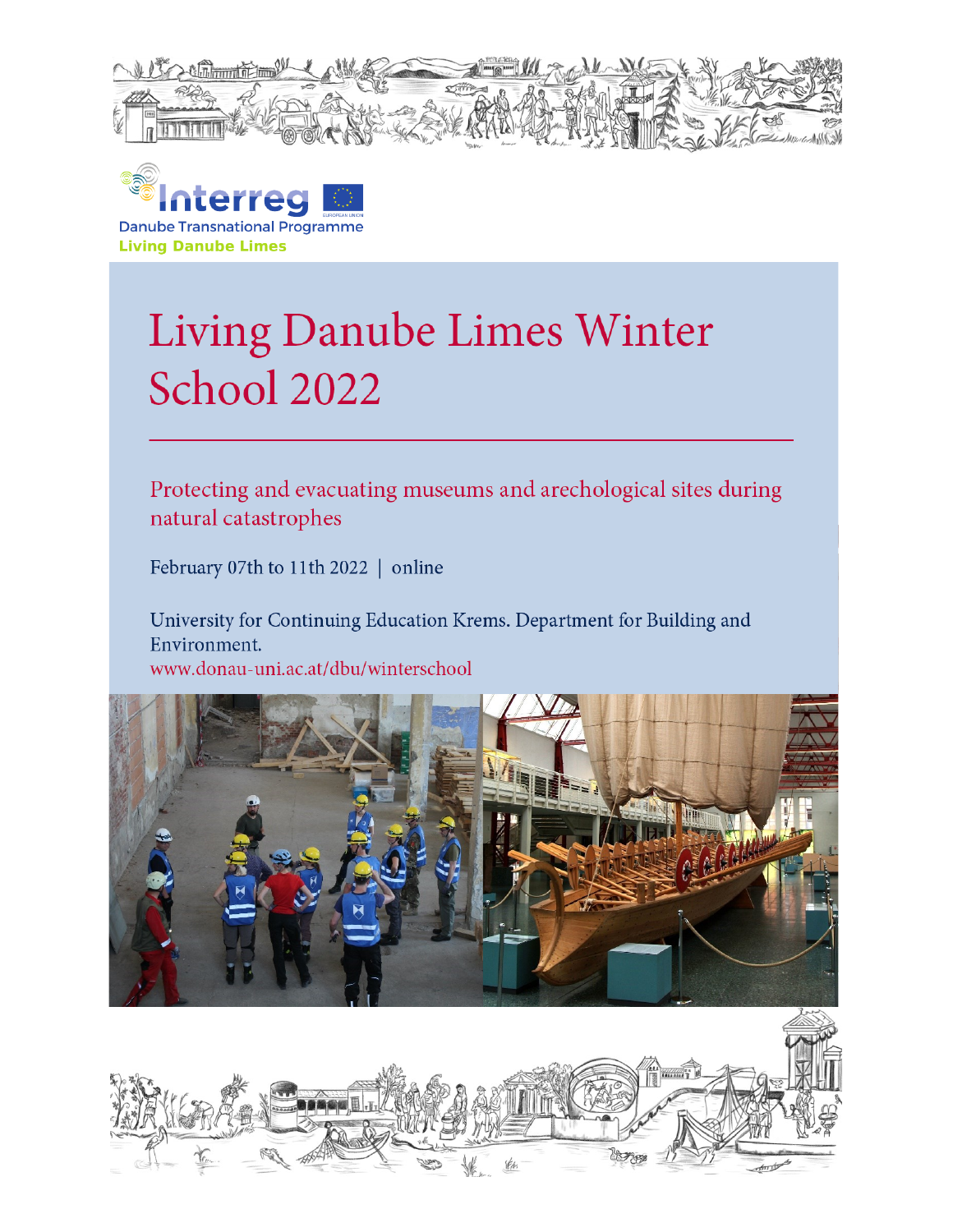

## **Klick Here!** to sign up now:

- No Course Fee!
- **E** Held online!
- 6 ECTS to be granted for a successful course completion!

#### **Prepare for the Winter School and watch at your own discretion videos on**:

- Protecting cultural heritage in natural disasters the Italian model
- Cultural Property Protection in the  $21^{st}$  century the military perspective
- The legal sphere of cultural property protection
- Cultural heritage and its importance for identity
- Emergency planning

Video links become accessible via Moodle upon registration!

### Information

**University for Continuing Education Krems** Department for Building and Environment Dr.-Karl-Dorrek-Strasse 30 3500 Krems, Austria Ass. Prof. Anna Maria Kaiser **Email**: [zkgs@donau-uni.ac.at](mailto:zkgs@donau-uni.ac.at)

**Weblink:** [www.donau-uni.ac.at/dbu/winterschool](http://www.donau-uni.ac.at/dbu/winterschool)

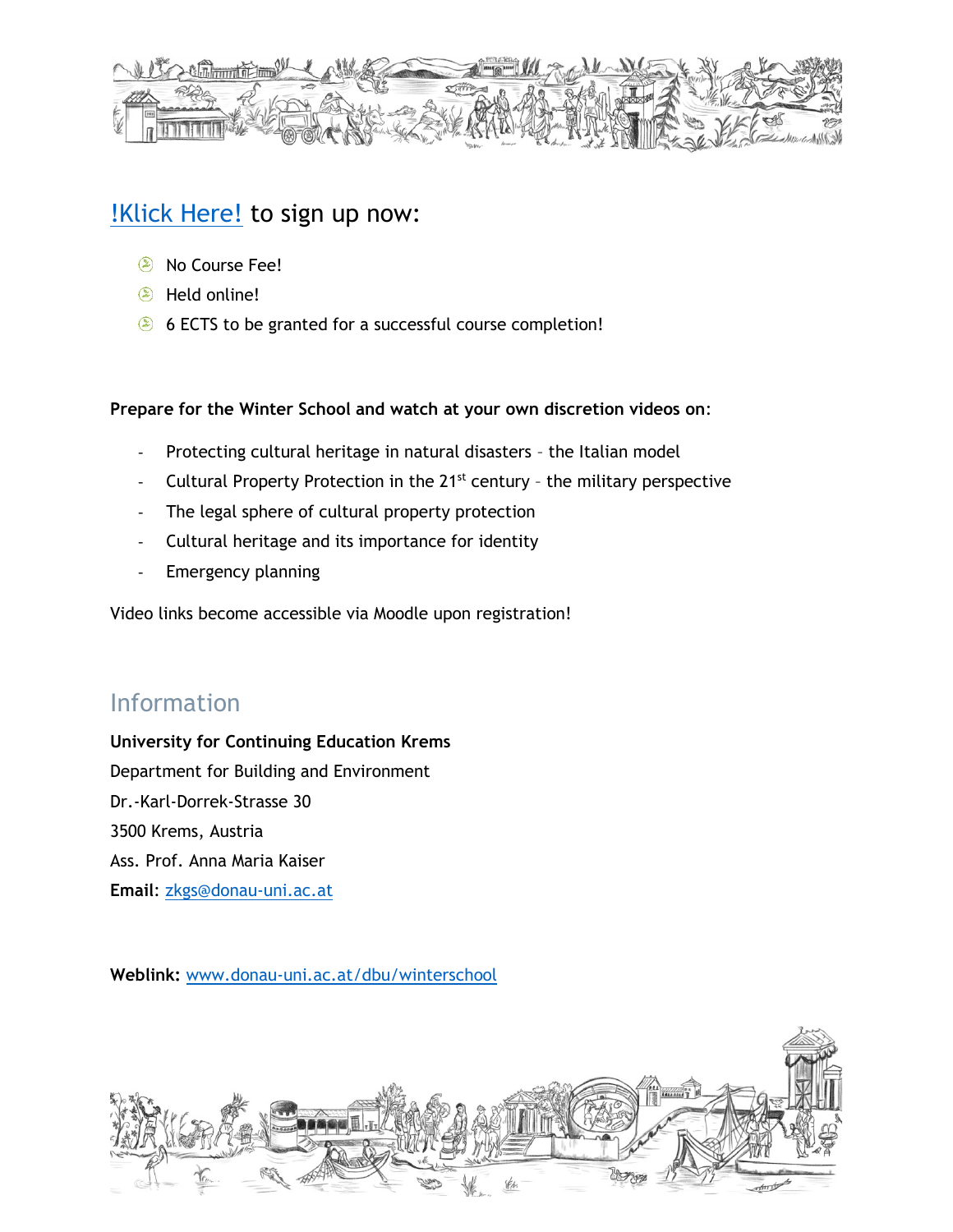

## MONDAY, 07th February 2022

#### **0930 – 1400 hrs CET** (including breaks)

- Introduction to the Living Danube Limes project Raffaela Woller, University for Continuing Education Krems
- Cultural heritage protection and threats to cultural heritage Anna Kaiser, University for Continuing Education Krems
- Risk assessment Stefano Bergonzini, NATO Centre for Stability Policing Vicenza, Anna Kaiser, University for Continuing Education Krems
- The Danube Limes to be confirmed
- UNESCO World Heritage Management Plans Peter Strasser, OSCE & University for Continuing Education Krems
- Introduction of participants

## TUESDAY, 8th February 2022

#### **0930 – 1400 hrs CET** (including breaks)

- Situation assessment to be confirmed
- Climate change as threat to cultural heritage Institute of Atmospheric Sciences and Climate, National Research Council Italy
- The STRENCH project & WebGIS tool Institute of Atmospheric Sciences and Climate, National Research Council Italy
- Conservation standards for archaeological sites Institute of Theoretical and Applied Mechanics, Czech Academy of Science

#### Evening Lecture & STRENCH Local Working Table at 18:30hrs CET

Project "KulturGutRetter" - with Constance Domenech de Cellès, German Archaeological Institute

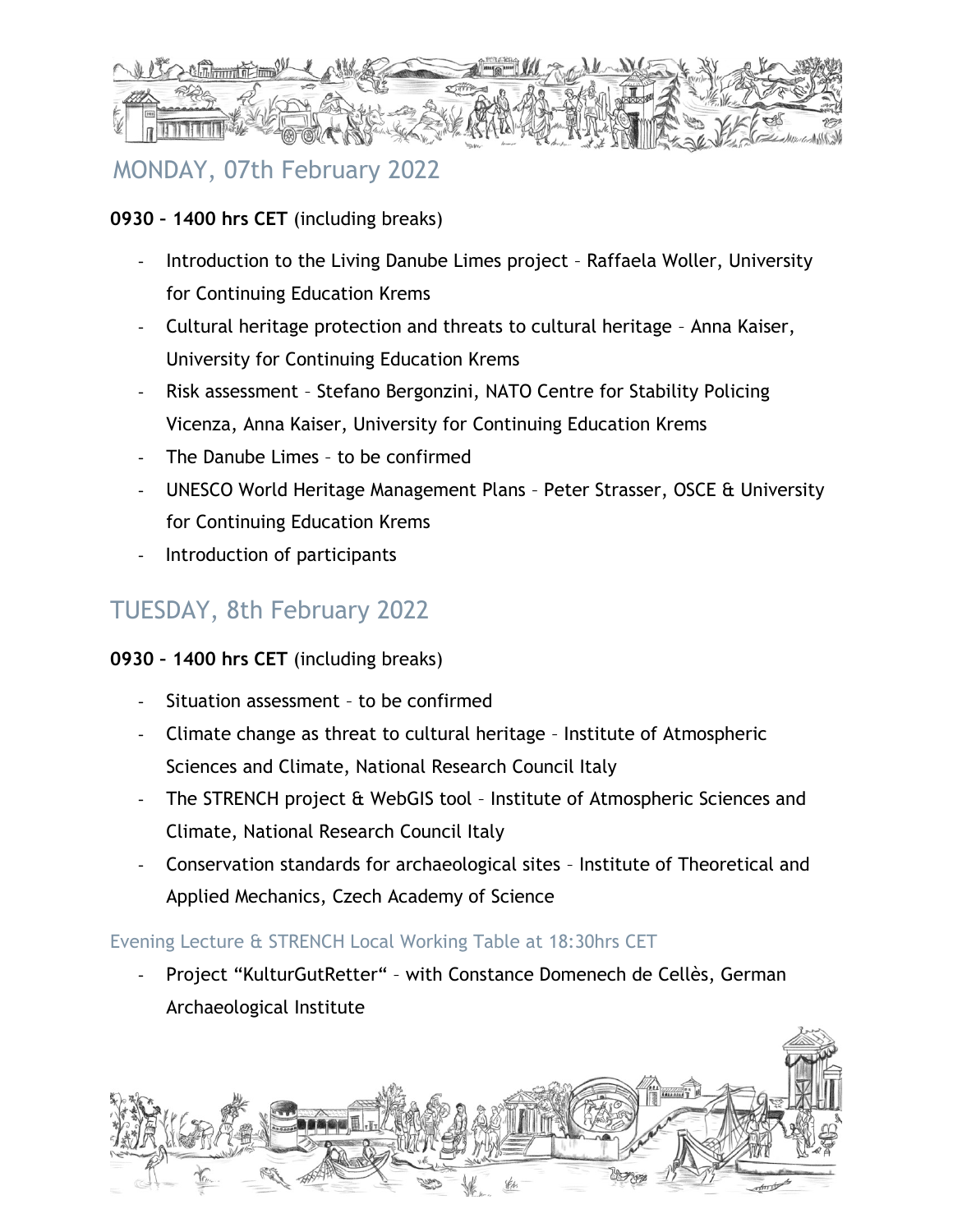

## WEDNESDAY, 9th February 2022

**0930 – 1400 hrs CET** (including breaks)

Syndicate working groups on

- assessing threats to Roman cultural heritage along the River Danube
- emergency preparation for museums and sites

Syndicate leads:

- Anna Kaiser, University for Continuing Education Krems
- Stefano Bergonzini, NATO Centre for Stability Policing Vicenza

## THURSDAY, 10 February 2022

#### **0930 – 1400 hrs CET** (including breaks)

Syndicate working groups

## FRIDAY, 11th February 2022

#### **0930 – 1200 hrs CET** (including breaks)

Final presentation and discussion